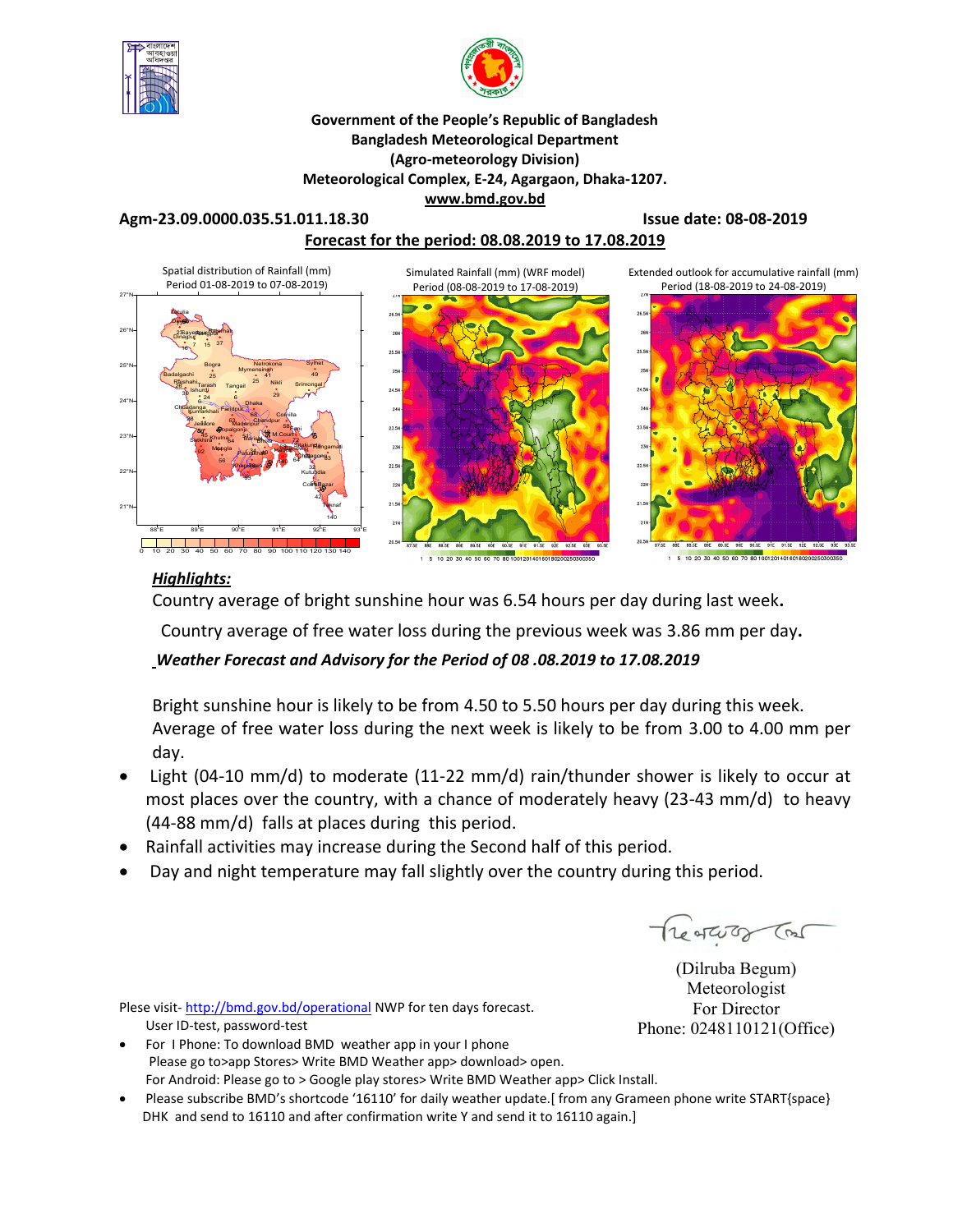#### **Short Weather description Period: 01.08.2019 to 07.08.2019**

Maximum And Minimum Temperature (Range and Extreme)

| <b>Divisions</b> | <b>Maximum temperature</b><br>range in <sup>o</sup> C |                          |      |  | <b>Highest maximum</b><br>temperature in <sup>o</sup> C |      |  | Minimum temperature<br>Range in <sup>o</sup> C |                          | Lowest minimum<br>temperature in <sup>°</sup> C |              |                       |                     |    |
|------------------|-------------------------------------------------------|--------------------------|------|--|---------------------------------------------------------|------|--|------------------------------------------------|--------------------------|-------------------------------------------------|--------------|-----------------------|---------------------|----|
| <b>Dhaka</b>     | 30.3                                                  | $\overline{\phantom{a}}$ | 36.3 |  | °C Faridpur                                             | 36.3 |  | $^{\circ}$ C 25.5                              | $\overline{\phantom{a}}$ | 29.1                                            | °c           | Faridpur              | 25.5 $^{\circ}$ C   |    |
| Mymensingh       | 31.6                                                  |                          | 36.5 |  | <sup>o</sup> C Mymensingh                               | 36.5 |  | °C 26.0                                        |                          | 29.4                                            | °c           | Netrokona             | 26.0                | °c |
| Chattogram       | 29.5                                                  |                          | 37.0 |  | °C Feni                                                 | 37.0 |  | °C 24.0                                        |                          | 28.2                                            | °c           | <b>Teknaf</b>         | 24.0 $^{\circ}$ C   |    |
| Sylhet           | 33.5                                                  |                          | 37.0 |  | <sup>°</sup> C Sylhet                                   | 37.0 |  | $^{\circ}$ C 25.4                              |                          | 28.1                                            |              | $\overline{C}$ Sylhet | 25.4 $^{\circ}$ C   |    |
| Rajshahi         | 32.2                                                  |                          | 36.6 |  | <sup>o</sup> CRajshahi                                  | 36.6 |  | $^{\circ}$ C 25.6                              |                          | 30.0                                            | °c           | <b>Badalgachhi</b>    | 25.6 <sup>o</sup> C |    |
| Rangpur          | 32.8                                                  | $\blacksquare$           | 37.9 |  | <sup>o</sup> C Dinajpur                                 | 37.9 |  | $^{\circ}$ C 24.5                              |                          | 29.6                                            | °c           | Tetulia               | 24.5 $\degree$ C    |    |
| Khulna           | 31.0                                                  |                          | 35.8 |  | <sup>°</sup> C Jashore                                  | 35.8 |  | $^{\circ}$ C 26.0                              |                          | 28.5                                            | $^{\circ}$ c | Chuadanga             | 26.0 $^{\circ}$ C   |    |
| <b>Barishal</b>  | 30.6                                                  |                          | 36.0 |  | <sup>o</sup> C Bhola                                    | 36.0 |  | °C 25.5                                        |                          | 28.4                                            | °c           | <b>Khepupara</b>      | 25.5 $^{\circ}$ C   |    |

#### *Rainfall analysis* and *average temperature:-*

| Name of the<br><b>Divisions</b> | Name of the<br><b>Stations</b> | Total<br>Rainfall       | Normal<br>Rainfall       | Deviation<br>in%  | Total<br>Rainy | Average<br>Max          | Average<br>Min           | Average<br><b>Max</b> | Average<br>Normal | Average<br>Min.  | Average<br>Normal       |
|---------------------------------|--------------------------------|-------------------------|--------------------------|-------------------|----------------|-------------------------|--------------------------|-----------------------|-------------------|------------------|-------------------------|
|                                 |                                | in (mm)                 | in (mm)                  |                   | days           |                         | <b>Humidity Humidity</b> | temp in $C$           | Max.              | temp in °        | Min.                    |
|                                 |                                |                         |                          |                   |                | in $%$                  | in $%$                   |                       | temp in<br>۹C     | с                | temp in<br>C            |
| Dhaka                           | Dhaka                          | 068                     | 70                       | $-3$              | 06             | 093                     | 64                       | 34.0                  | 31.7              | 27.7             | 26.3                    |
|                                 | Faridpur                       | 063                     | 74                       | $-15$             | 06             | 096                     | 65                       | 33.9                  | 31.5              | 26.5             | 26.1                    |
|                                 | Madaripur                      | 051                     | 100                      | -49               | 04             | 095                     | 071                      | 33.1                  | 31.7              | 26.1             | 25.3                    |
|                                 | Nki                            | 029                     | $\star\star$             | $***$             | 05             | 088                     | 069                      | 34.4                  | 石                 | 027              | $\overline{\mathbf{t}}$ |
|                                 | Tangail                        | ൕ                       | 61                       | -90               | 05             | $\star\star$            | $\star\star$             | $**$                  | 323               | $\star\star$     | 26.3                    |
|                                 | Gopalgonj                      | 064                     | $\star\star$             | $***$             | 06             | 096                     | 070                      | 33.0                  |                   | 027              |                         |
| Mymensingh                      | Mymensingh                     | 025                     | 76                       | -67               | 04             | 092                     | 062                      | 33.5                  | 31.7              | 27.4             | 26.0                    |
|                                 | Netrokona                      | 041                     | $\overline{\phantom{a}}$ | $\star\star\star$ | 06             | œз                      | 065                      | 33.3                  |                   | 27.3             |                         |
| Chattogram                      | Chattogram                     | 032                     | 94                       | -66               | 06             | 枺                       | $\star\star$             | 329                   | 31.1              | 027              | 25.0                    |
|                                 | Sitakunda                      | 063                     | 143                      | -56               | 05             | $\star\star$            | $\star\star$             | 329                   | 31.1              | 026              | 25.3                    |
|                                 | Rangamati                      | œз                      | 105                      | -69               | 06             | 095                     | 44                       | 33.5                  | 31.5              | 25.1             | 24.7                    |
|                                 | Cox'sBazar                     | 042                     | 199                      | $-79$             | 05             | 094                     | 74                       | 31.8                  | 30.4              | 25.8             | 25.1                    |
|                                 | Teknaf                         | 140                     | 243                      | $-42$             | 05             | $\star$                 | $\star\star$             | $\star\star$          | 30.0              | $\star\star$     | 24.9                    |
|                                 | Hatiya                         | 140                     | 146                      | $-4$              | 06             | 099                     | 080                      | 31.6                  | 30.2              | 026              | 25.3                    |
|                                 | Sandwip                        | 064                     | 171                      | -63               | 07             | $\overline{\star\star}$ | $\star\star$             | $*$                   | 30.4              | $\star\star$     | 25.3                    |
|                                 | Kutubdia                       | 056                     | 120                      | -53               | 07             | $\overline{\ast}$       | $**$                     | $**$                  | 30.6              | $\star\star$     | 25.5                    |
|                                 | Feni                           | 072                     | 123                      | $-41$             | 06             | 095                     | 63                       | 33.8                  | 31.0              | 26.1             | 25.0                    |
|                                 | MCourt                         | 085                     | 142                      | $-40$             | 06             | $\star$                 | $\star\star$             | $\star\star$          | 31.0              | $\star\star$     | 25.7                    |
|                                 | Chandpur                       | 048                     | 96                       | -50               | 05             | 097                     | 70                       | 33.5                  | 31.5              | 26.7             | 25.9                    |
|                                 | Qumilla                        | $\overline{\text{058}}$ | 90                       | -36               | 05             |                         | 066                      | $\overline{33.2}$     | 31.7              | $\overline{027}$ | 25.5                    |
| <b>Sylhet</b>                   | Sylhet                         | 049                     | 135                      | $-64$             | 05             | 096                     | 058                      | 35.8                  | 31.9              | 026.8            | 25.2                    |
|                                 | Srimongal                      | 007                     | 75                       | -91               | 04             | 097                     | 056                      | 35.0                  | 323               | 026              | 24.8                    |
| Rajshahi                        | Raishahi                       | $\infty$                | 62                       | -52               | <sub>Q3</sub>  | 096                     | 66                       | 35.0                  | 325               | 27.6             | 25.9                    |
|                                 | Bogura                         | 025                     | 74                       | -66               | 04             | 096                     | 58                       | 34.3                  | 324               | 28.1             | 26.4                    |
|                                 | Ishurdi                        | $\infty$                | 59                       | -90               | œ              | 096                     | 060                      | 34.7                  | 32.2              | 27.5             | 26.0                    |
|                                 | Badalgachi                     | 026                     | $\star\star$             | $***$             | 02             | 099                     | 056                      | 33.9                  |                   | 27.2             |                         |
|                                 | Tarash                         | $\overline{624}$        | $\star\star$             | $***$             | 02             | $\overline{\text{003}}$ | 062                      | 33.6                  |                   | 284              |                         |
| Rangpur                         | Rangpur                        | 015                     | 74                       | -80               | 05             | 091                     | 60                       | 34.8                  | 323               | 27.6             | 26.3                    |
|                                 | Dinajpur                       | 016                     | 73                       | $-78$             | 04             | 088                     | 59                       | 35.6                  | 326               | 27.7             | 26.2                    |
|                                 | Sayedpur                       | 007                     | $\star$                  | $***$             | 02             | 090                     | 057                      | 35.5                  | $\star$           | 028              |                         |
|                                 | Rajarhat                       | 037                     | $\star\star$             | $***$             | 02             | 092                     | 061                      | 34.8                  | ¥                 | 027              | $\star$                 |
|                                 | Tetulia                        | 077                     | $\star$                  | ***               | 04             | 095                     | 058                      | 34.5                  | $\star$           | 026              |                         |
|                                 | Dimta                          | 023                     | ŧ                        | ***               | 04             | $\star\star$            | $**$                     | $\star\star$          |                   | $**$             | 力                       |
| Khulna                          | Khulna                         | 044                     | 77                       | -43               | 07             | $\star\star$            | $\star\star$             | $\star\star$          | 31.9              | $**$             | 26.2                    |
|                                 | Mongla                         | 056                     | w                        | $***$             | 05             | $\star\star$            | $\star\star$             | $\star\star$          |                   | $\star\star$     |                         |
|                                 | Jashore                        | 045                     | 80                       | $-44$             | 06             | $\overline{\ast}$       | $\star\star$             | $\star\star$          | 324               | $\star\star$     | 25.9                    |
|                                 | Chuadanga                      | 028                     | 50                       | $-44$             | 05             | 097                     | 69                       | 34.0                  | 33.0              | 26.9             | 26.3                    |
|                                 | Satkhira                       | 092                     | 78                       | 18                | 05             | 098                     | 064                      | 33.7                  | 320               | 26.7             | 26.1                    |
|                                 | Kumarkhali                     | 011                     |                          | $***$             | 05             | 097                     | 056                      | 33.6                  |                   | 027              |                         |
| <b>Barishal</b>                 | Barisal                        | 034                     | 98                       | -65               | 04             | 097                     | 68                       | 329                   | 31.1              | 26.6             | 25.7                    |
|                                 | <b>Bhola</b>                   | 040                     | 101                      | $-\infty$         | 05             | 096                     | 72.0                     | 32.8                  | 30.8              | 26.9             | 25.5                    |
|                                 | <b>Patuakhali</b>              | 070                     | 122                      | $-43$             | 06             | 097                     | 075                      | 327                   | 31.0              | 027              | 25.9                    |
|                                 | Khepupara                      | œз                      | 127                      | -27               | 06             | 096                     | 74                       | 32.3                  | 30.6              | 26.7             | 25.8                    |

Analyses contained in this bulletin are based on preliminary \* un-checked data. \*\* Data not received. \*\*\* Data not available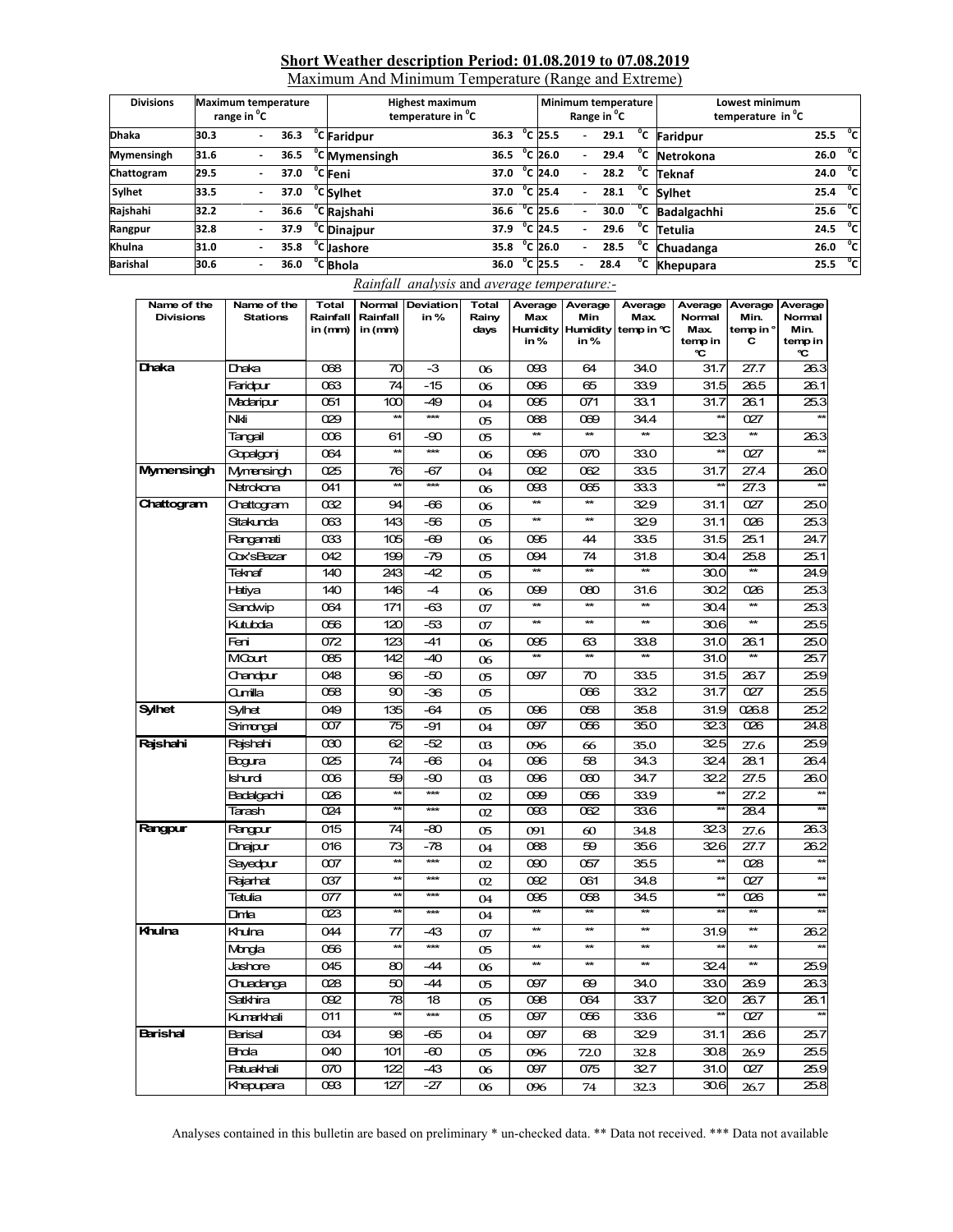

Spatial distribution of Rainfall (mm), Period (01-08-2019 to 07-08-2019)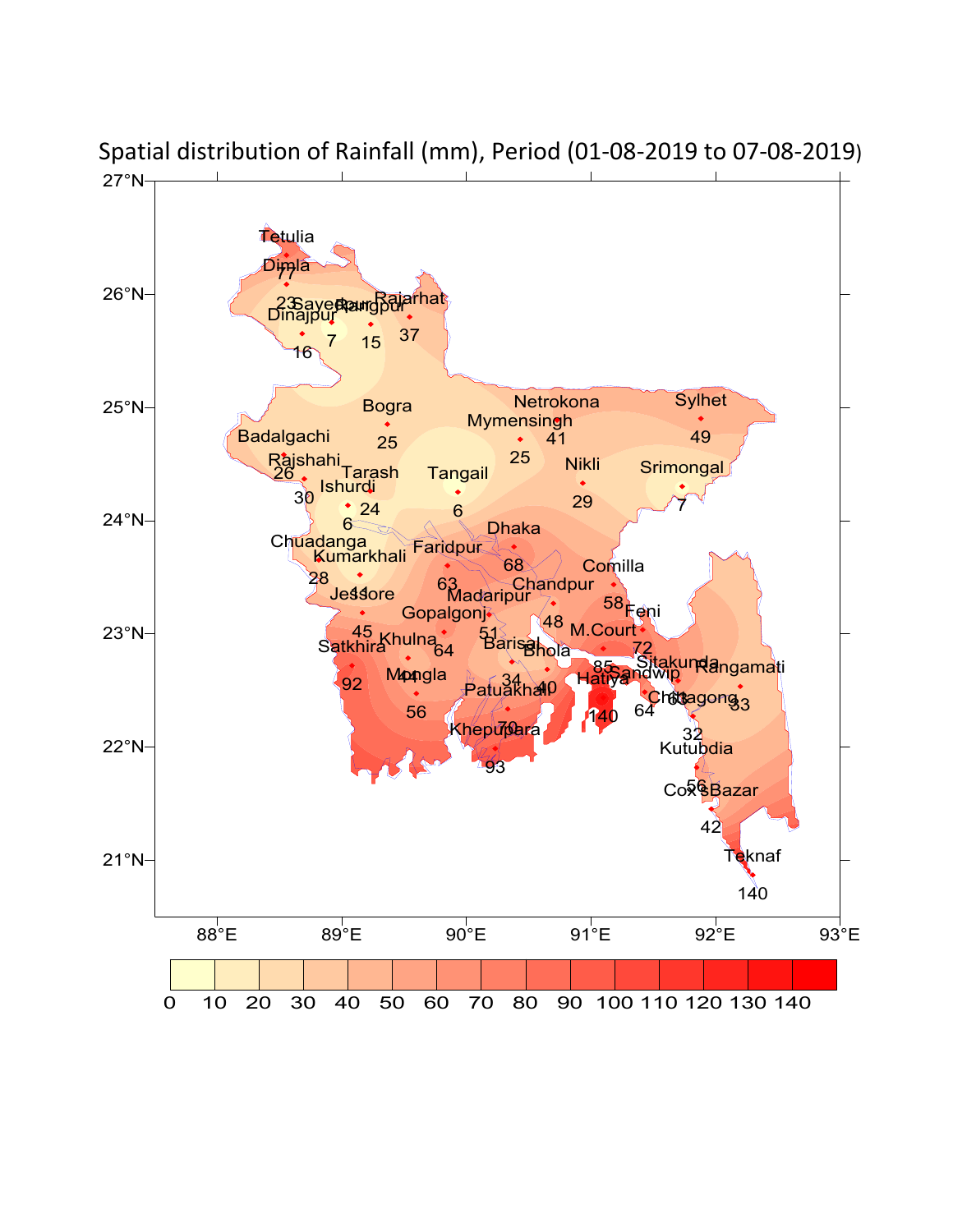## গণপ্রজাতন্ত্রী বাংলাদেশ সরকার বাংলাদেশ আবহাওয়া অধিদপ্তর কৃষি আবহাওয়া মহাশাখা আবহাওয়া ভবন, ই-২৪, আগারগাঁও, ঢাকা-১২০৭। www.bmd.gov.bd

এজিএম-২৩.০৯.০০০০.০৩৫.৫১.০১১.১৮.৩০

তারিখ: ০৮-০৮-২০১৯ খিঃ

Extended outlook for accumulative rainfall (mm)

Period (18-08-2019 to 24-08-2019)

# পূর্বাভাসের সময়কাল: ০৮-০৮-২০১৯ থেকে ১৭-০৮-২০১৯

Simulated Rainfall (mm) (WRF model)





1 5 10 20 30 40 50 60 70 80 1001201401601802002503

5 10 20 30 40 50 60 70 80 1001201401601802002

## প্ৰধান বৈশিষ্ট্য সমূহঃ-

গত সপ্তাহে দেশের দৈনিক উজ্জল সর্যকিরণ কালের গড় ৬.৫৪ ঘন্টা ছিল । গত সপ্তাহে দেশের দৈনিক বাষ্পীভবনের গড ৩.৮৬ মিঃ মিঃ ছিল।

## আবহাওয়ার পূর্বাভাসঃ ০৮-০৮-২০১৯ থেকে ১৭-০৮-২০১৯ খ্রিঃ পর্যন্ত।

এ সপ্তাহে দৈনিক উজ্জল সূর্য কিরণ কাল ৪.৫০থেকে ৫.৫০ ঘন্টার মধ্যে থাকতে পারে ।

আগামী সপ্তাহের বাম্পীভবনের দৈনিক গড় ৩.০০ মিঃ মিঃ থেকে ৪.০০ মিঃ মিঃ থাকতে পারে।

- এ সময়ে সারাদেশের অধিকাংশ স্থানে হাল্কা (০৪-১০ মি. মি./প্রতিদিন) থেকে মাঝারি ধরণের (১১-২২ মি. মি./প্রতিদিন) বৃষ্টি/বজ্রবৃষ্টি হতে পারে, সেই সাথে দেশের কোথাও কোথাও মাঝারি ধরণের ভারী (২৩-৪৩ মি. মি./প্রতিদিন) হতে ভারী (88-৮৮ মি. মি./প্রতিদিন) বর্ষণ হতে পারে।
- এ সময়ের দ্বিতীয়ার্ধে বৃষ্টিপাতের পরিমান বৃদ্ধি পেতে পারে।
- এ সময়ে দিন ও রাতের তাপমাত্রা সামান্য হাস পেতে পারে।

Plese visit-http://bmd.gov.bd/operational NWP for ten days forecast. User ID-test, password-test

- For I Phone: To download BMD weather app in your I phone Please go to>app Stores> Write BMD Weather app> download> open. For Android: Please go to > Google play stores> Write BMD Weather app> Click Install.
- Please subscribe BMD's shortcode '16110' for daily weather update. [ from any Grameen phone write START{space} DHK and send to 16110 and after confirmation write Y and send it to 16110 again. ]

The of God (Bar)

আবহাওয়াবিদ পরিচালকের পক্ষে টেলিফোন: ০২৪৮১১০১২১ (অফিস)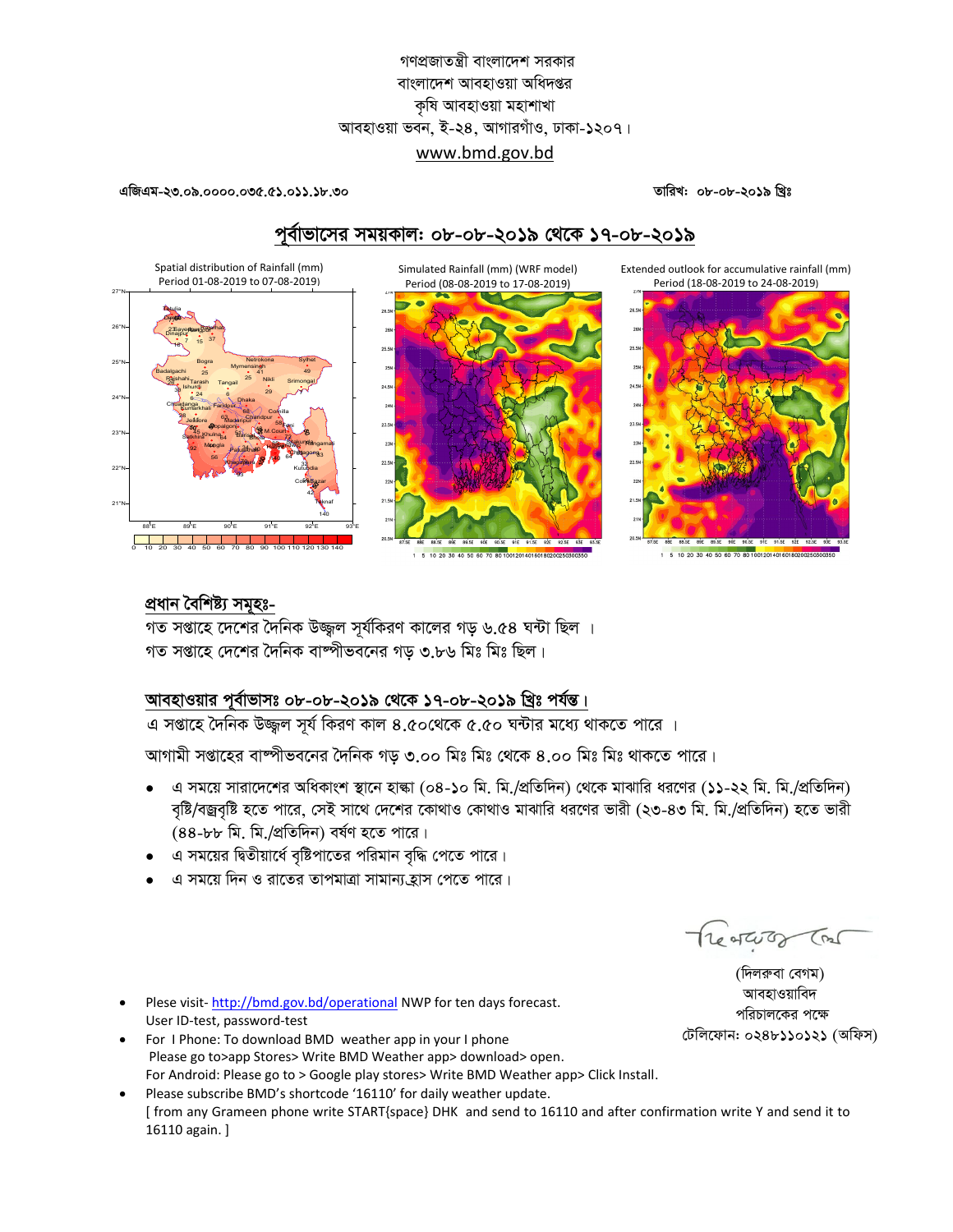#### <u> আবহাওয়া বিবরণী, সমূহ ০১-০৮-২০১৯ থেকে ০৭-০৮-২০১৯</u>

| বিভাগ     | সর্বোচ্চ তাপমাত্রার পরিসর। |                          |      |                |           | সৰ্বোচ্চ তাপমাত্ৰা<br>' সেঃ |      |                    | সর্বনিম্ন তাপমাত্রার পরিসর |  |      | সর্বনিম্ন তাপমাত্রা °সেঃ |                         |      |                |
|-----------|----------------------------|--------------------------|------|----------------|-----------|-----------------------------|------|--------------------|----------------------------|--|------|--------------------------|-------------------------|------|----------------|
|           |                            |                          |      |                |           |                             |      |                    | $^{\circ}$ সেঃ             |  |      |                          |                         |      |                |
| ঢাকা      | ಲ.೦೦                       |                          |      | ৩৬.৩ ° সেঃ     | ফরিদপর    |                             | ৩৬৩  |                    | $^{\circ}$ সেঃ২৫.৫         |  | ২৯.১ | $^{\circ}$ সেঃ           | ফরিদপুর                 | ২৫.৫ | $^{\circ}$ সেঃ |
| ময়মনসিংহ | ৩১.৬                       | $\overline{\phantom{0}}$ | ৩৬.৫ | $^{\circ}$ সেঃ | ময়মনসিংহ |                             | ৩৬.৫ |                    | সেঃ২৬.০                    |  | ২৯.৪ | সেঃ                      | নেত্ৰকোনা               | ২৬.০ | $^{\circ}$ সেঃ |
| চউগ্ৰাম   | ২৯.৫                       |                          | 09.0 | $^{\circ}$ সেঃ | ফেণী      |                             | 09.0 | $^{\circ}$ সেঃ২৪.০ |                            |  | ২৮.২ | $^{\circ}$ সেঃ           | টেকনাফ                  | २8.० | $^{\circ}$ সেঃ |
| সিলেট     | ৩৩.৫                       |                          | ৩৭.০ | $^{\circ}$ সেঃ | সিলেট     |                             | ৩৭.০ | $^{\circ}$ সেঃ২৫.৪ |                            |  | ২৮.১ | $^{\circ}$ সেঃ           | সিলেট                   | ২৫.৪ | $^{\circ}$ সেঃ |
| রাজশাহী   | ৩২.২                       |                          | ৩৬৬  | $^{\circ}$ সেঃ | রাজশাহী   |                             | ৩৬৬  | $^{\circ}$ সেঃ২৫.৬ |                            |  | 0.00 | $^{\circ}$ সেঃ           | বদলগাছী                 | ২৫.৬ | $^{\circ}$ সেঃ |
| রংপুর     | ৩২.৮                       |                          | ৩৭.৯ | $^{\circ}$ সেঃ | দিনাজপর   |                             | ৩৭.৯ |                    | সেঃ২৪.৫                    |  | ২৯.৬ | $^{\circ}$<br>সেঃ        | তেতঁলিয়া               | ২৪.৫ | $^{\circ}$ সেঃ |
| খুলনা     | ৩১.০                       |                          |      | ৩৫.৮ ° সেঃ     | যশোর      |                             | 00.5 | $\circ$            | সেঃ২৬.০                    |  | ২৮.৫ | সেঃ                      | চয়াডাঙ্গা              | ২৬.০ | $^{\circ}$ সেঃ |
| বরিশাল    | ৩০.৬                       |                          | ৩৬.০ | $^{\circ}$ সেঃ | ভোলা      |                             | ৩৬.০ | $^{\circ}$ সেঃ২৫.৫ |                            |  | ২৮.৪ |                          | <b>° সেঃ খে</b> পুপাড়া | ২৫.৫ | $^{\circ}$ সেঃ |

# <u>বৃষ্টিপাত বিশ্লেষন এবং স্বাভাবিক তাপমাত্রা</u>

| বিভাগেৰাম | স্টেশ <b>নে</b> ৰাম | মোট                 |                      | <u>ৰাভা</u> বিৰ বিছ্যুঞ্জি⁄) | মোট        | সৰ্বোজ্ঞত     | সৰ্বোনিম্ন      | গড়সৰ্বোষ্ক   | গড                   | সৰ্বনিম্ন           | সৰ্বনিম্ন       |
|-----------|---------------------|---------------------|----------------------|------------------------------|------------|---------------|-----------------|---------------|----------------------|---------------------|-----------------|
|           |                     | রষ্টিপাত<br>(মিঃমিঃ | রৃষ্টিপাত<br>(মিঃমিঃ |                              | রষ্টিশাতে: | আৰ্দ্ৰতা      |                 | তাপমাত্রা     | ষভাবিক               | গড                  | ষাভাবিব         |
|           |                     |                     |                      |                              | দিন        | (%)           | আৰ্দ্ৰতা<br>(%) | (ডিগ্রীস)     | তাপমাত্রা<br>(ডিগ্ৰী | তাপমাত্র<br>(ডিগ্ৰী | গড<br>তাপমাল্লা |
|           |                     |                     |                      |                              |            |               |                 |               | সে)                  | সে)                 | ডিগ্ৰীস)        |
| ঢাকা      | ঢাকা                | 580                 | 502                  | soc                          | ο٩         | ಂನು           | 9b              | 05.5          | في ذك                | ২৬৩                 | ২৬৩             |
|           | ফরিদপুর             | ১৫১                 | ৮৩                   | ৮২                           | о۹         | ಂಎ੧           | ዓ৫              | ುಂ            | ৩১.৫                 | ২৫.৬                | ২৫.৯            |
|           | মাদারীপুর           | ১১০                 | ৯১                   | ১৫                           | 08         | ಂನು           | oqo             | ৩১.৮          | ৩১.৯                 | ২৬০                 | ২৫.b            |
|           | নিকলী               | ುನ                  | $+ +$                | ***                          | o٩         | $*$           | $*$             | $\frac{1}{2}$ | $+ +$                | $2\pi$              | $+ +$           |
|           | টাঙ্গাইল            | ৩৮৬                 | Ъс                   | ৩৮৩                          | o٩         | $*$           | $2\pi$          | $\frac{1}{2}$ | ی دی                 | $2\pi$              | ২৬০             |
|           | গোপালগঞ্জ           | O <sub>98</sub>     | $\frac{1}{2}$        | stesteste                    | 08         | ০৯৫           | O9Q             | ৩২৪           | $\frac{1}{2}$        | ০২৬                 | $+1$            |
| ময়মনসিংহ | ময়মনসিংহ           | ುಚಿ                 | ১০৭                  | ২৪০                          | o٩         | ಂನು           | ob8             | ৩১.২          | ৩০.৭                 | ২৫.৬                | ২৬০             |
|           | নেত্ৰকোনা           | 800                 | 2626                 | ***                          | ο٩         | ಂಎ੧           | ০৮৬             | ২৯.৭          | $\frac{1}{2}$        | 28.5                | $\star$         |
| চট্টগ্ৰাম | চট্ৰগ্ৰাম           | 900                 | 598                  | ৩০২                          | o٩         | $\pm 0$       | $\pm 1$         | ০২৯           | ৩১.১                 | ০২৫                 | ২৫.২            |
|           | সীতাকুন্ড           | ১০৫৩                | ১৭৯                  | 8 <sub>ob</sub>              | o٩         | ০৯৯           | $_{\rm{obb}}$   | ০২৯           | ৩০.৫                 | ০২৫                 | ২৫.৩            |
|           | রাঙ্গামাটি          | ৬৬৭                 | 588                  | ುಲ                           | o٩         | 500           | వం              | ২৭৫           | ৩১.১                 | 58.8                | 28.5            |
|           | কক্সবাজার           | ಲು                  | -83                  | ৩৭                           | o٩         | ಂಎ੧           | ৮৯              | ৩০.৭          | ৩০.৬                 | <b>D.SF</b>         | ২৫.২            |
|           | টেকনাফ              | ২৯৯                 | ২৩৬                  | ২৭                           | ০৬         | $\frac{1}{2}$ | $\frac{1}{2}$   | $\frac{1}{2}$ | ৩০.০                 | $\frac{1}{2}$       | ২৫.১            |
|           | হাতিয়া             | Cbo                 | ১৮৯                  | ২০৭                          | o٩         | abc c         | ojenje          | $\star$       | ২৯.৯                 | $\frac{1}{2}$       | $\propto 8$     |
|           | সন্দ্বীপ            | ৬৫৩                 | ২৩৮                  | 598                          | o٩         | 500           | ০৯২             | ০২৯           | ು.২                  | ০২৫                 | $\propto 8$     |
|           | কুত্নবদীয়া         | టం                  | 59c                  | ২৫৯                          | ০৬         | $*$           | **              | $*$           | ು.                   | **                  | $\propto 8$     |
|           | ফেনী                | ৩১১                 | 362                  | ನು                           | o٩         | ০৯৯           | ৮৯              | ঞ-৩           | $\infty.8$           | ২৫.০                | ২৫.২            |
|           | মাইজদীকাৰ্ট         | ২88                 | <b>SGb</b>           | $^{68}$                      | o٩         | $*$           | $2\pi$          | $\frac{1}{2}$ | $\infty$             | $\pm\pm$            | ২৫.৮            |
|           | চাঁদপুর             | ২০৮                 | $\infty$             | 508                          | o٩         | ಂನು           | ৮৫              | ৩০.৬          | ৩১.৫                 | ২৫.৮                | ২৫.৯            |
|           | কুমিল্লা            | ২৯৬                 | ∍دد                  | ১৫৩                          | o٩         | ಂಎ੧           | ০৮৭             | ২৯০           | ৩১.০                 | $\propto 8$         | $\mathcal{A}8$  |
| সিলেট     | সিলেট               | ಲಂ                  | ১৬৭                  | ৮৫                           | o٩         | ০৯৯           | ০৯২             | ০২৯           | ৩১.৩                 | ০২৫                 | -36             |
|           | শ্ৰীমঙ্গল           | ২০৫                 | 9b                   | ২০১                          | o٩         | $\frac{1}{2}$ | rich            | ২৯৬           | دجی                  | ০২৫                 | ২৫.১            |
| রাজশাহী   | রাজশাহী             | 508                 | 9b                   | ು                            | ০৬         | ంపు           | 90              | ಲಾರ್          | ುು                   | ২৫.৯                | ২৫.৯            |
|           | বগুড়া              | ২১১                 | ৯৫                   | ১৯২                          | o٩         | ಂಎ੧           | ৬৯              | ৩১.৫          | ৩১.৯                 | ২৫.৮                | جيريد           |
|           | ঈশ্বরদী             | ১৭৮                 | ٩Ŀ                   | 508                          | o٩         | ಂಎ੧           | oУb             | ৩৩.৭          | دجی                  | ২৫.৯                | <b>20.0</b>     |
|           | বদলগাছী             | ২২৭                 | **                   | ***                          | ০৬         | 500           | ೧೪೦             | ৩১.৮          | $\frac{1}{2}$        | -১৯২                | $\frac{1}{2}$   |
|           | তাডাশ               | ২৪৯                 | $\star$              | $*$                          | o٩         | ಂಎ੧           | oyq             | లు, $8$       | $+$                  | ২৬৫                 | $\frac{1}{2}$   |
| রংপুর     | রংপুর               | ৩২৬                 | ১৩૮                  | ১৫১                          | o٩         | ০৯৭           | ৮৯              | ৩০.৯          | ৩১.৩                 | ২৫.৭                | ২৫.৯            |
|           | দিনাজপুর            | ৩৮৯                 | ১২৫                  | ২১১                          | ০৬         | ಂಎ੧           | ৮১              | ৩০.৬          | ي دن                 | ২৫.৭                | <b>20.0</b>     |
|           | সৈয়দপুর            | ৩০৬                 | **                   | ***                          | o٩         | ಂನು           | ০৮২             | ৩০.৭          | **                   | ০২৬                 | $+2+$           |
|           | রাজারহাট            | ৩৬২                 | **                   | ***                          | o٩         | $\frac{1}{2}$ | abc c           | $\frac{1}{2}$ | $*$                  | abc c               | $\frac{1}{2}$   |
|           | ভের্তুলিয়া         | ৬৫৯                 | $+1$                 | $*$                          | ο٩         | $*$           | $\frac{1}{2}$   | $\frac{1}{2}$ | $+ +$                | $\frac{1}{2}$       | $\frac{1}{2}$   |
|           | ডিমলা               | $8$ රික             | $*$                  | ***                          | o٩         | ಂಎ੧           | ०৮৭             | ২৯০           | rich                 | ০২৫                 | $\frac{1}{2}$   |
| भूलना     | খুলনা               | ১১২                 | ৯১                   | ২৩                           | $\infty$   | ০৯২           | ০৬২             | 5.8           | ುುಂ                  | ২৭৩                 | ২৬২             |
|           | মংলা                | o8b                 | $+1$                 | ricricric                    | œ          | ಂನು           | ০৭৬             | ಯಿ            | $+ +$                | ૦૨૧                 | $+ \times$      |
|           | যশোর                | ০৯৫                 | ۹۹                   | ২৩                           | œ          | ಂನಿಂ          | ০৬৬             | ৩৪.১          | ৩২৫                  | ২৭২                 | ২৬০             |
|           | চুয়াডাঙ্গা         | ∞∞                  | ৮৯                   | -80                          | 08         | ಂನು           | 90              | ৩৪.২          | ৩২.৮                 | ২৬২                 | ډيډ             |
|           | সাতক্ষীরা           | 080                 | ٩٤                   | -89                          | ು          | ಂಎ੧           | ०৫৭             | 08.0          | ುು                   | ২৭৮                 | ২৬৩             |
|           | কুমারখালী           | OPO                 | $+1$                 | ***                          | ০৬         | $\frac{1}{2}$ | $\pm 1$         | $\pm 1$       | **                   | $\pm 1$             | $+ +$           |
| বরিশাল    | বরিশাল              | ১৮৩                 | ৯৬                   | ৯১                           | o٩         | ಂನು           | ৮৩              | ৩১.১          | లు.-                 | ২৬০                 | 43              |
|           | ভোলা                | 590                 | 502                  | ৬৭                           | o٩         |               |                 |               | $\infty$             |                     | ২৫.৭            |
|           | পটুয়াথালী          | ುನ                  | ১০৫                  | ১৭৯                          | ০৬         | ০৯৯           | $_{\rm{obs}}$   | $\infty$      | ৩১.১                 | ০২৫                 | ২৫.৯            |
|           | খেপুপাড়া           | ২৪৭                 | 30 <sub>b</sub>      | ዓ৯                           | o٩         | ಂಎ੧           | ৮৭              | $\infty.8$    | ৩০.৭                 | ২৬১                 | ২৬০             |

N.B .Analyses contained in this bulletin are based on preliminary \* un-checked data. \*\* Data not received. \*\*\*